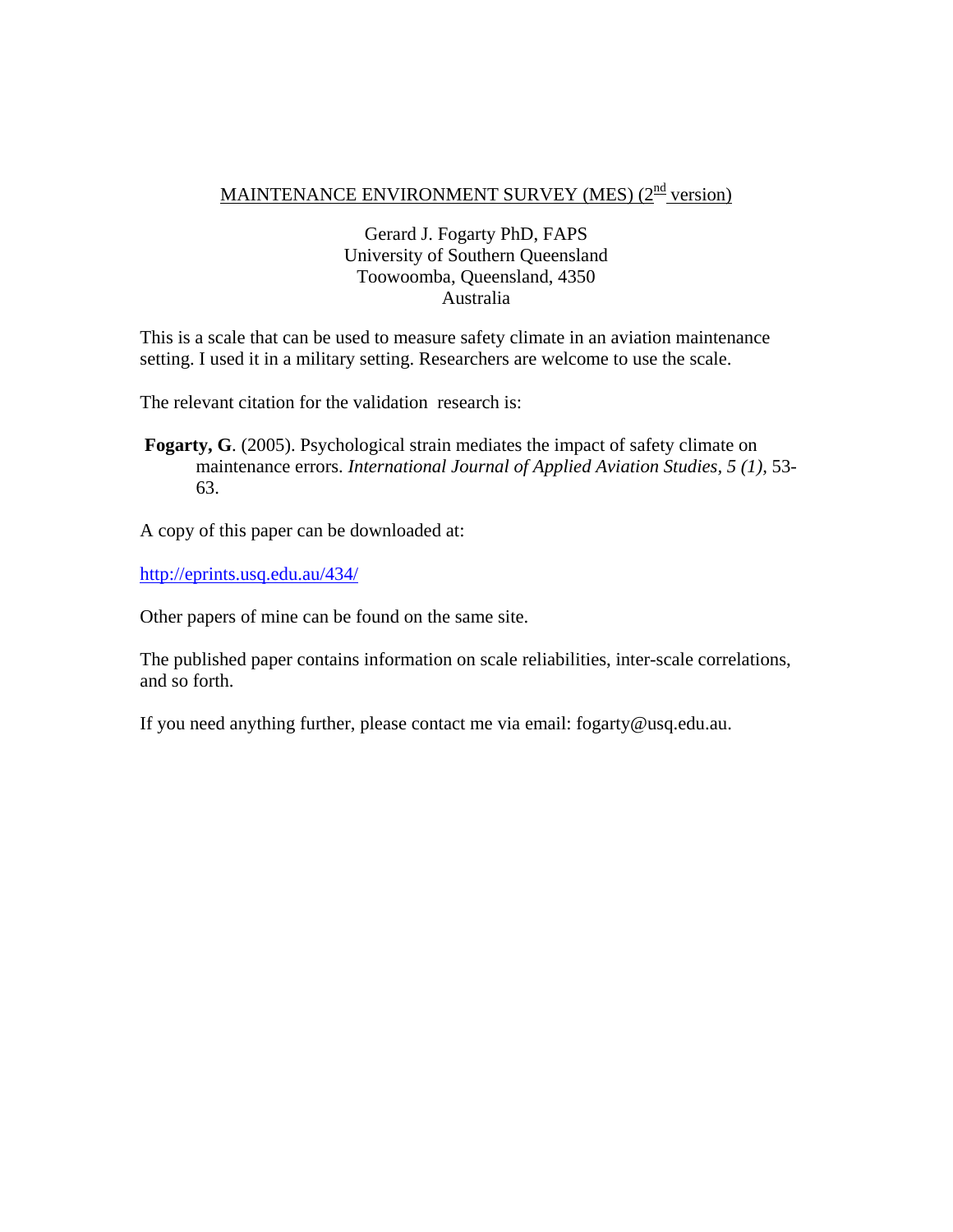# Scales and Items forming the Maintenance Environment Survey  $(2<sup>nd</sup> Version)$

### Recognition

- In this job the rewards and encouragement usually outweigh the threats and the criticism
- In this job people are rewarded according to performance
- There is not enough reward and recognition for doing good work  $\circledR$
- In our promotion system, the best people generally rise to the top
- I am satisfied with the recognition I get for doing good work

#### Safety Concern

- Personnel are well trained in the consequences of unsafe acts
- This workplace regards safety as a major factor in achieving its goals
- Lack of proper equipment sometimes forces us to cut corners in our work  $\circledR$
- There is not always time to follow safe procedures  $\circledR$
- In high workload conditions, I am prepared to take a few shortcuts to get jobs done on time  $\circledR$

#### Supervision

- My immediate supervisor has had many years experience in aviation maintenance
- My supervisor really understands the maintenance task
- I trust my supervisor
- My supervisor sets clear goals and objectives for the team
- My supervisor actively encourages team members to lift their level of performance
- When I make an error, my supervisor will support me
- My immediate supervisor checks my work very carefully

#### Feedback

- The quality of our work is rated or evaluated frequently
- It is difficult for me to find out how well I am doing my job  $\circledR$
- My supervisor keeps me regularly informed of my progress
- My work group receives detailed feedback regarding overall performance

#### Training

- My training and experience have prepared me well for duties in my current job
- I have been encouraged to improve myself through continued training
- I have found many opportunities to use my training in my current job
- I am not expected to perform tasks for which I have not been trained
- Maintenance personnel receive a lot of "hands-on" training

#### **Stress**

- I need to spend more time with my family and friends
- The demands of my work interfere with my home and family life
- I find it difficult to leave work concerns at work
- I have sometimes felt unwell because of work pressures
- My job here does not allow me enough time to relax
- I often feel irritated by things that happen at work
- Other workgroups don't appreciate the problems they cause by amending their work schedules
- A heavy workload makes me feel tense
- I get anxious when I work to strict deadlines